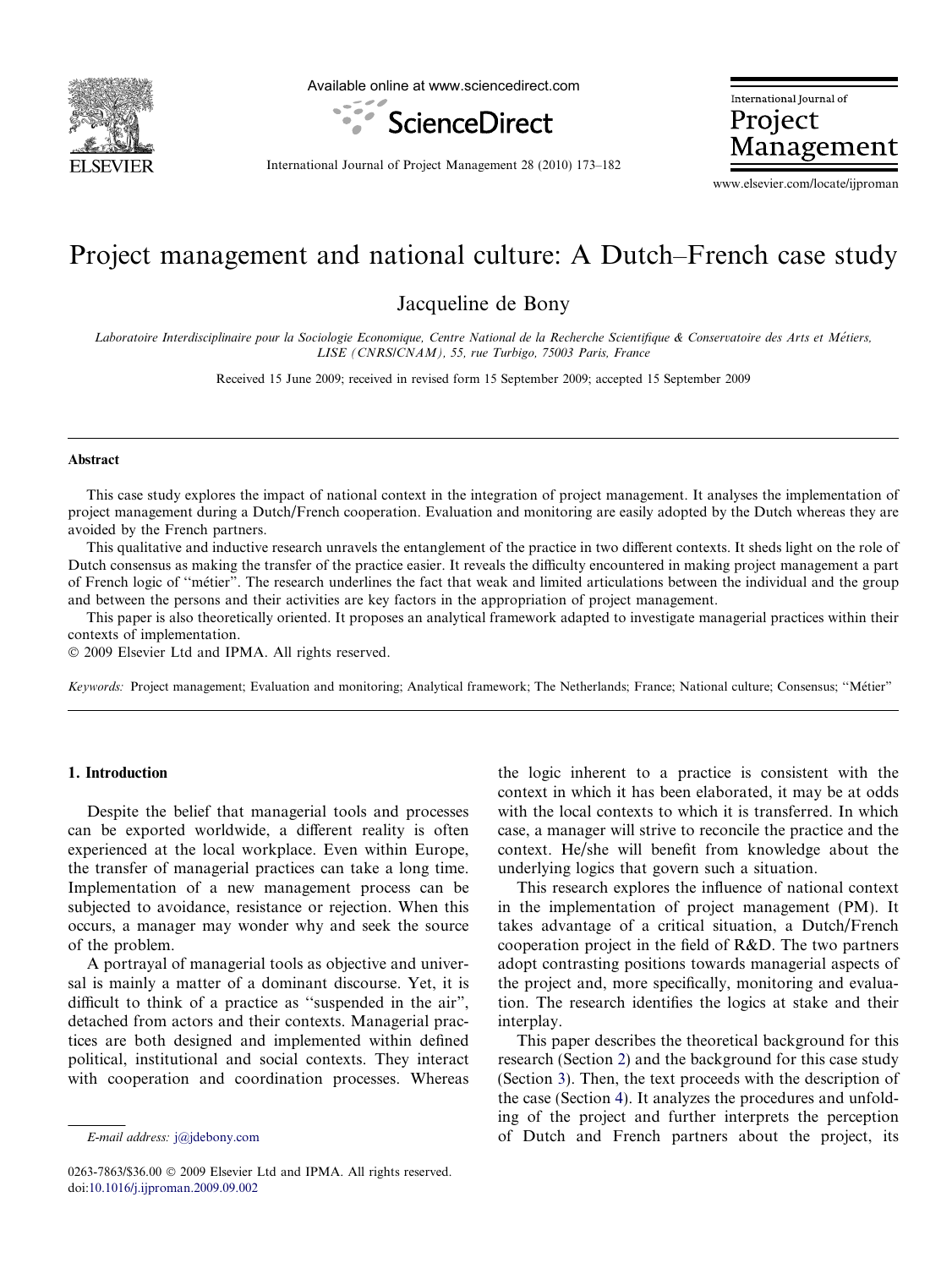<span id="page-1-0"></span>evaluation and monitoring. The last section discusses the origin of the discrepancy between Dutch and French partners and proposes methodological developments (Section [5\)](#page--1-0).

#### 2. Theoretical background

#### 2.1. National context and management

In this research, national culture is taken in a broad sense. It includes that is shared within a nation such as a common language, common political, legal and educational systems. We prefer the term national context because existing studies on national cultures either tend to evacuate the context or to minimize a part of the context which is important for management studies. The nation appears as a pertinent area among other relevant areas such as the organizational context. Although this work targets the national context, all contextual aspects contribute to and reinforce each other.

The literature about national culture and management can be summarized according to three main positions and the corresponding underlying assumptions. For the sake of clarity, I only refer to few representative scholars among them.

– A first stream of research considers that management has nothing to do with national culture: it is governed by objective practices and autonomous actors [\(Peters and](#page--1-0) [Waterman, 1982](#page--1-0)). This ''universalistic" current is criticized because it cannot make a distinction between a universal and a dominant form of management.

– A second current of research derives from psychology. Cross Cultural Studies (CCS) measure countries along few dimensions such as individualism, power distance, uncertainty avoidance or masculinity [\(Hofstede, 1991, 2001\)](#page--1-0). CCS are based on the assumption that dimensions are common in nature and that national cultures are comparable. These dimensions reflect actors' attitudes rather than their contexts. CCS have been criticized for inherent theoretical and methodological biases [\(Berry et al., 2002; Kim et al.,](#page--1-0) [1994; Chapman, 1996](#page--1-0)). They remain very popular among international managers even though they are badly equipped to provide relevant information on national contexts.

– A third stream of research is often referred to as an emic current (in opposition to an etic current which includes CCS). It postulates that a culture is characterized by its uniqueness and consequently, there are no common dimensions and no possible direct comparisons between cultures [\(Chapman, 1996](#page--1-0)). Deriving from symbolic anthropology [\(Geertz, 1973](#page--1-0)) this current mobilizes in-depth qualitative inductive studies in order to unravel indigenous (native) categories of interpretation of the reality. National culture is defined as a singular way to interpret the reality, a set of symbolic categories, a context of meaning ([d'Iri](#page--1-0)[barne, 1996](#page--1-0)). This stream has a high potential for management studies and has already accumulated substantial results. However, it is limited by two drawbacks:

- It has not developed tools or indicators to federate a collection of independent case studies.
- By focusing on culture as a context of meaning, it tends to underestimate culture as a context of action ([Friedberg, 2005\)](#page--1-0). Culture also influences practices, an aspect which is important in the field of management.

Until now, we have referred the permanent aspect of cultures but there is also a dynamic component. More than ever, culture is challenged by a world in rapid and constant evolution. The stability inherent in cultural studies hardly reconcile with today's rapid evolution. According to process theories [\(Weick, 1995, 2001\)](#page--1-0) the meaning is permanently co-constructed, negotiated and renewed in association with action. Sense making integrates the diversity and complexity of organizational situations. Despite their attractive and fashionable character, these process theories have two drawbacks:

- They are seldom validated by concrete case studies ([Autissier, 2006\)](#page--1-0).
- Sense making is considered as context free. It does not integrate the political, institutional and social contexts in which the sense is built ([Weber and Glynn,](#page--1-0) [2006\)](#page--1-0).

These considerations lead to the conclusion that cultural evolution does not exclude the existence of structural components. Culture includes permanence and evolution and these two aspects are to be investigated by independent (and complementary) approaches.

## 2.2. Theoretical contribution to the field

#### 2.2.1. Integrating context of action in cultural studies

As previously described, CCS are context free and inductive studies are almost exclusively oriented towards the context of interpretation. Considering that culture is not only a context of meaning but also a context of action, management processes deserve more attention than the starting point of inductive studies. I propose to centre the analysis at the articulation between the context of meaning and the context of action and to conduct a dialogue between actions and interpretation of these actions. This is important because:

- Management is turned on action rather than on interpretations. Implementation of a practice is essentially action driven.
- Actions and discourses about actions are not directly linked. [Brunsson \(2002\)](#page--1-0) uses the word ''hypocrisy" to reflect the relation between thoughts, decisions and actions.
- It is possible that the articulation between thoughts and actions is culturally dependent. This hypothesis is a wide open research question.